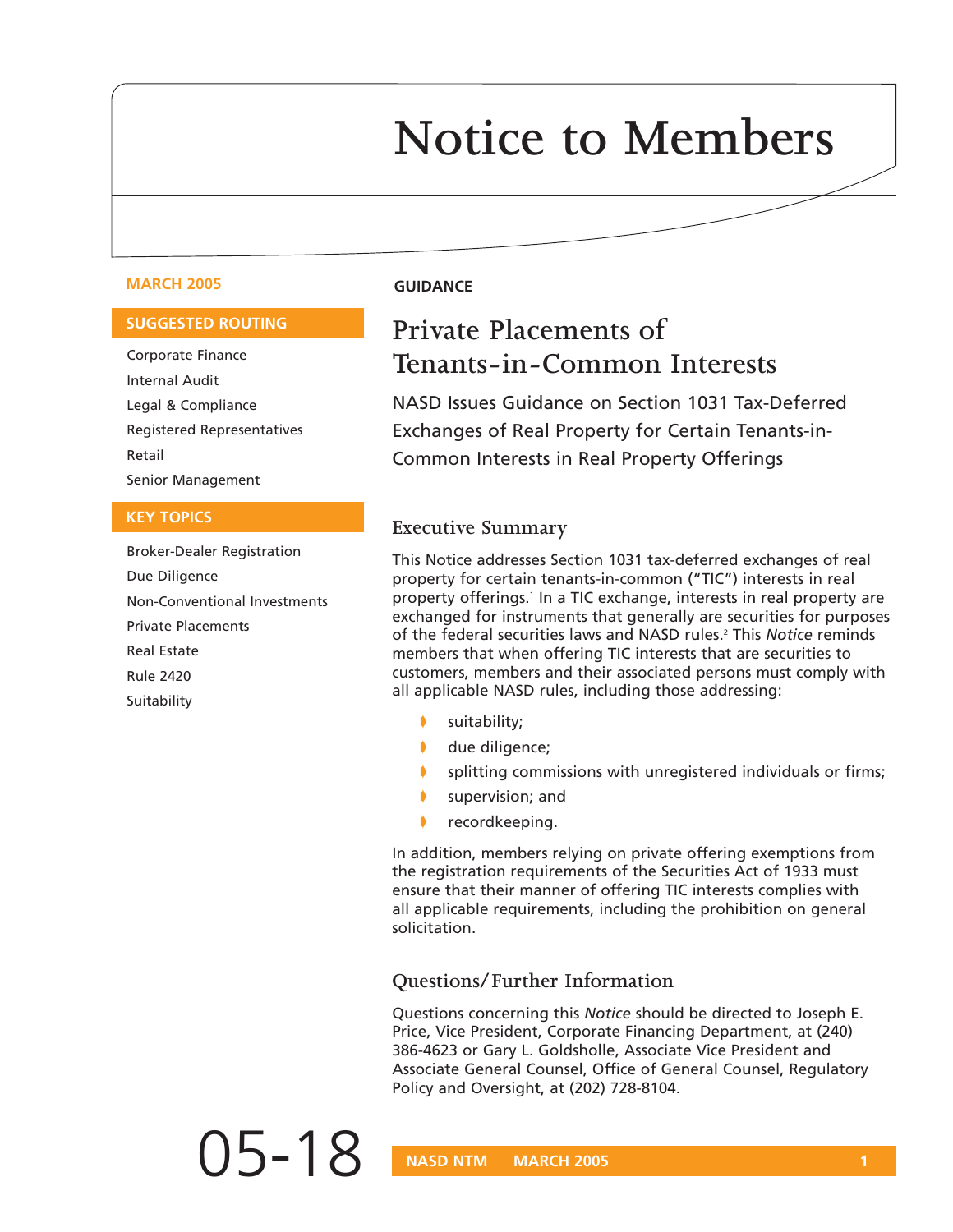### **Characteristics of TIC Exchanges**

#### **Tax Status**

Typically, the sale of an investment, including an investment in real estate, is a taxable event, with the seller being responsible for capital gains taxes on the appreciation of the investment. Under Section 1031 of the Internal Revenue Code, however, an investor in income-producing or rental real estate may exchange the investment for another investment in income-producing or rental real estate of equal or greater value and defer payment of capital gains. In order to qualify for a deferral under Section 1031, an investor must acquire an interest in real estate in the exchange, not an interest in a partnership.

For example, if an investor purchased rental real property in 1972 for \$50,000, the property today may be worth \$2 million dollars. The sale of the property would cause the seller to incur taxes on the profit. If the owner of the rental property exchanged the rental property for different real property, he could defer paying these taxes. Because of the difficulty of finding equal and offsetting properties for each investor, sponsors have offered interests in larger real estate offerings to pools of investors, in the form of TIC interests. In the example provided, rather than exchanging a rental property valued at \$2 million for a similarly valued property, the owner could pool his interest with other similarly situated property owners to acquire property or properties with a large enough value to provide tax deferral for all the investors. If, however, the pool of investors is treated as a partnership under the principles of federal tax law, the exchange will not qualify under Section 1031, and the taxes on the investors' profits will not be deferred under that section

TIC exchanges have grown dramatically, from approximately \$150 million in sales in 2001 to approximately \$2 billion in 2004.<sup>3</sup> The driving force behind the growth in TIC exchanges is their favorable tax treatment.

In March 2002, the IRS issued Revenue Procedure 2002-22, 1 C.B. 733 ("Rev. Proc. 2002- 22"), which addresses the conditions under which the IRS will consider a request for a ruling that a TIC interest in rental real estate is not an interest in a partnership. Rev. Proc. 2002-22 describes the central characteristic of a tenancy in common (each owner is deemed to own individually a physically undivided part of the entire parcel of property) and sets forth 15 specific conditions that must be met before the IRS will consider issuing a ruling.<sup>4</sup> If the arrangement among the investors is respected as a TIC interest in rental real estate, rather than an interest in a partnership, an exchange may qualify under Section 1031 if the other conditions of that section are satisfied.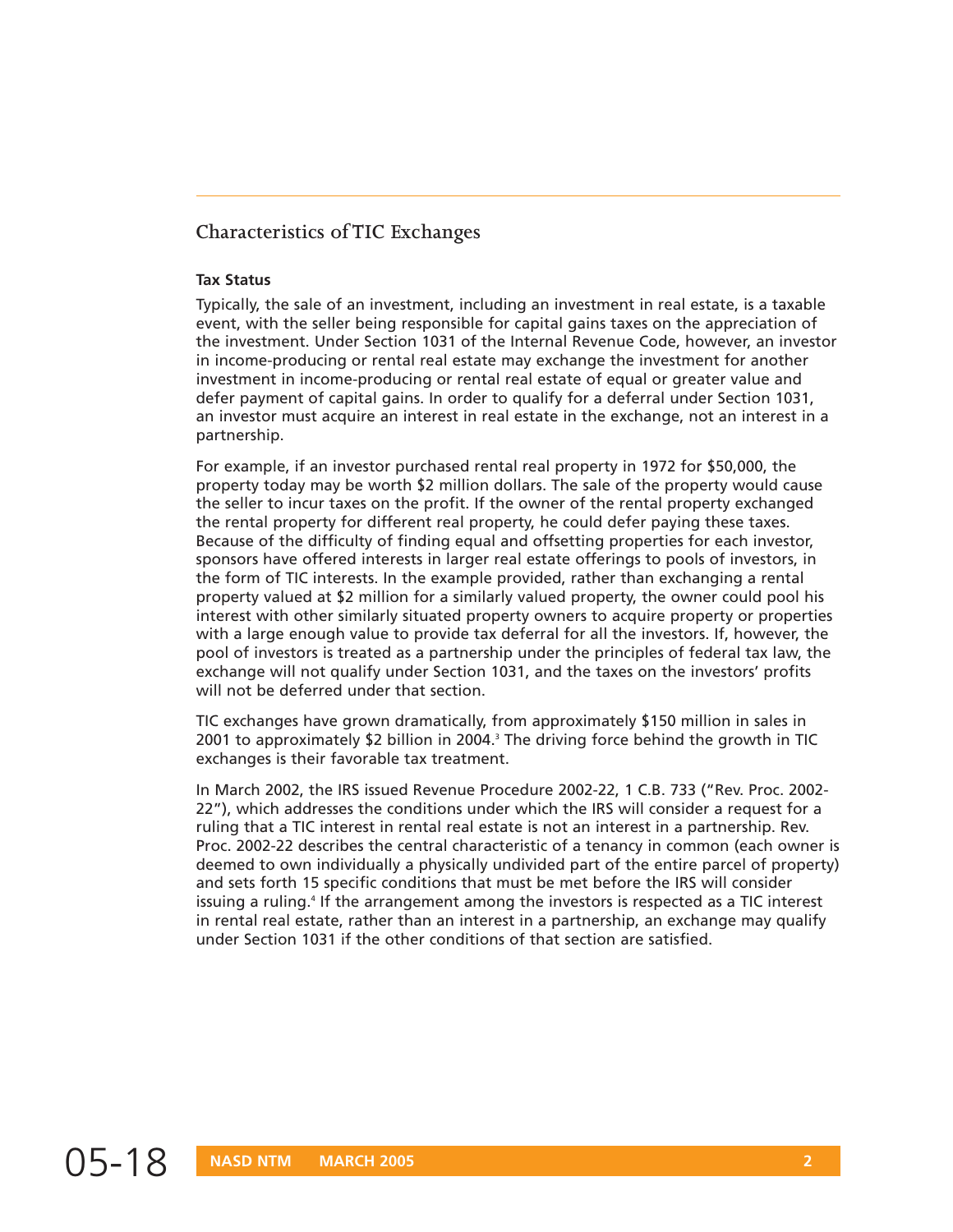#### **Securities Law Status**

When TICs are offered and sold together with other arrangements, they generally would constitute investment contracts and thus securities under the federal securities laws.<sup>5</sup> An investment contract includes any contract, transaction or scheme in which persons invest their money in a common enterprise, with the expectation of profits to be derived predominantly from the efforts of others.<sup>6</sup> TIC interests are generally investment contracts because the tenants in common invest in an undivided fractional interest in the rental real property by pooling their assets and sharing in the risks and benefits of the enterprise, while obtaining profits derived predominantly from the efforts of others, such as through contracts concerning leasing, management and operation of the acquired property. In addition to managing the property, TIC sponsors typically structure the TIC and negotiate the sale price and the loan. The fact that investors in a particular TIC program might have authority to terminate a management contract, or even to maintain or repair the property, would not demonstrate that the TIC interest is not an investment contract.<sup>7</sup>

Although Section 1031 does not apply to an exchange of investment property for "interests in a partnership," "stocks, bonds, notes," or "other securities," the federal securities law definitions of those terms do not control interpretation of the tax laws. Accordingly, the fact that TIC interests typically are investment contracts under securities laws does not inherently disqualify them as property that may be exchanged under Section 1031.

We have become aware that certain states may exempt particular types of TIC transactions from the definition of "security" under state law. We remind members, however, that a determination that a particular transaction does not involve a security for purposes of state law is not determinative for purposes of federal securities law.

### **Application of NASD Rules to TIC Exchanges**

TIC interests are a type of non-conventional investment ("NCI"). In NTM 03-71, NASD explained that members engaged in the sale of NCIs must ensure that those products are offered and sold in a manner consistent with the member's general sales conduct obligations, as well as address any special circumstances presented by the sale of those products. Among the issues highlighted in NTM 03-71 are members' responsibilities to:

- conduct appropriate due diligence;
- ➧ perform a reasonable-basis suitability analysis;
- perform customer specific suitability analysis for recommended transactions;
- ➧ ensure that promotional materials used by the member are fair, accurate, and balanced;
- ➧ implement appropriate internal controls; and
- provide appropriate training to registered persons involved in the sale of these products.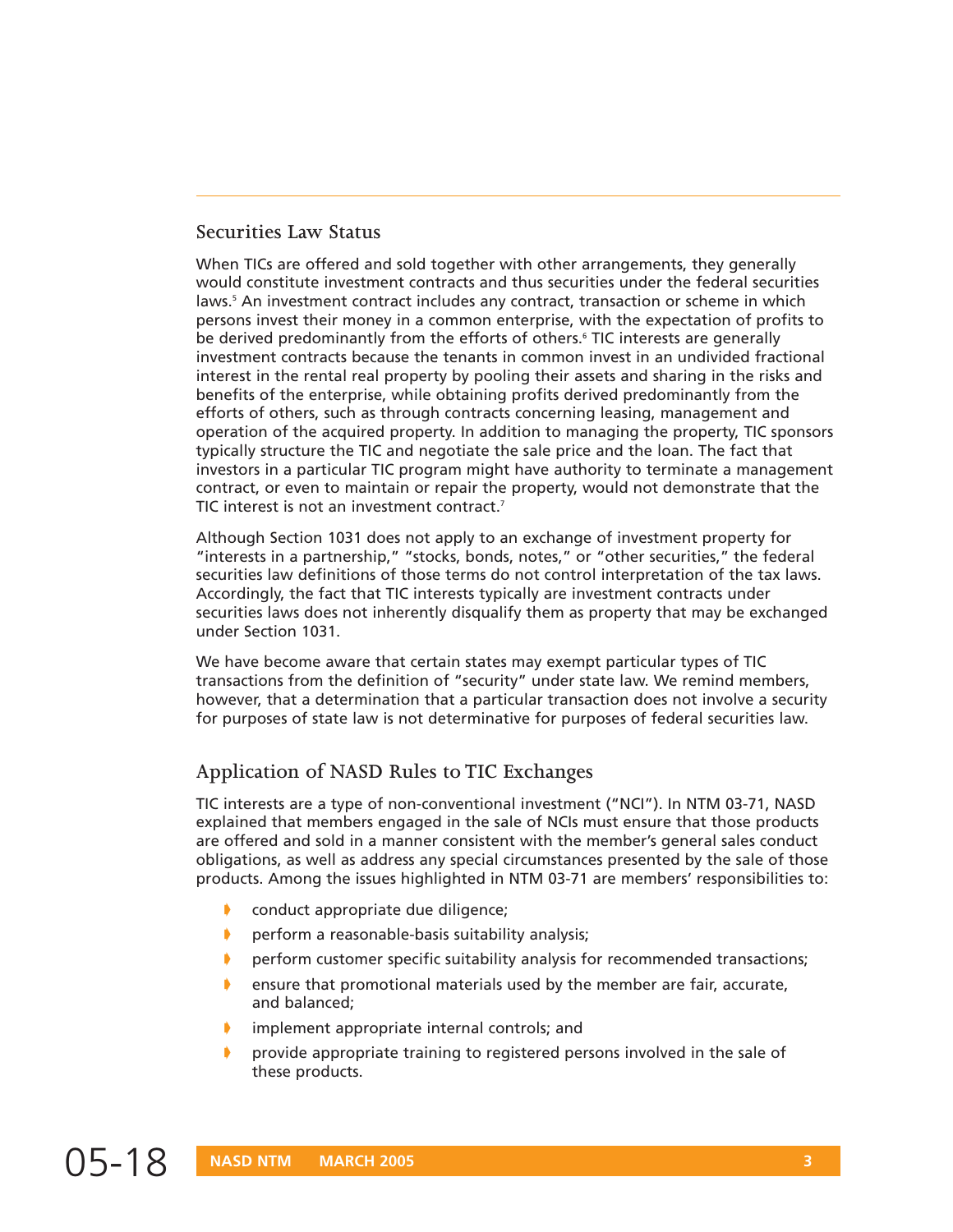#### **Suitability and Due Diligence**

Before recommending a TIC exchange, members must have a clear understanding of the investment goals and current financial status of the investor. In many cases, a TIC interest will constitute a significant portion of an investor's total assets. Because of the favorable tax treatment, investors often elect to invest the entire proceeds from the sale of an investment property in a TIC exchange. Concentration of an investor's assets in a single asset class, however, is not suitable for many investors.<sup>8</sup> Members must, with respect to each customer for whom they make a recommendation, consider the risks from over-concentration against the benefits of tax deferral and the investment potential of the underlying real estate asset(s).

TIC interests are illiquid securities. NASD is not aware of any secondary market for TIC interests. Moreover, the tenant-in-common form of ownership may require unanimous consent to sell a TIC interest. The subsequent sale of TIC interests may only be possible at a significant discount to the net asset value of the undivided interest in the real estate. As fees charged in connection with a TIC exchange increase, the money saved as a consequence of tax deferral will be offset. Accordingly, members should consider the effect of fees on each TIC exchange.

TIC exchange sponsors routinely obtain legal opinions regarding whether a particular TIC's offering structure will qualify as a like-kind exchange of real property under Section 1031. Given the importance of that tax treatment, a member should obtain a "clean" legal opinion that a TIC "should" or "will" qualify for exchange under Section 1031. If a sponsor failed to obtain a legal opinion, or only obtained a "more likely than not" opinion, that would be a material fact. In such a case, a member, as part of its due diligence responsibilities would be required to ascertain the specific tax status risks of the TIC exchange and inform the investor of the risks involved.

In making a suitability determination in connection with a recommendation to a customer to purchase a TIC interest, a member must also consider whether the fees and expenses associated with TIC transactions outweigh the potential tax benefits to the customer. TICs structured with high up-front fees and expenses paid to the sponsor and/or salespersons of the selling broker-dealers raise particular concerns about the ability to make a suitable recommendation. In addition, TIC transactions in many cases may not provide complete tax-free exchanges for investors (*e.g.*, in situations where the investor's debt ratio on the replacement property decreases, the difference may result in a taxable event for the investor). Members must take all of these factors into consideration when recommending a particular TIC transaction to a customer.

NTM 03-71 reminds members that the type of due diligence that is appropriate will vary from product to product. NASD staff believes that it is not appropriate for members that recommend a TIC transaction simply to rely on representations made by the sponsor in an offering document. While the nature and extent of verification will vary with the facts and circumstances related to particular sponsors and offerings, members should make a reasonable investigation to ensure that the offering document does not contain false or misleading information. Such an investigation could include background checks of the sponsor's principals, review of the agreements (*e.g.*, property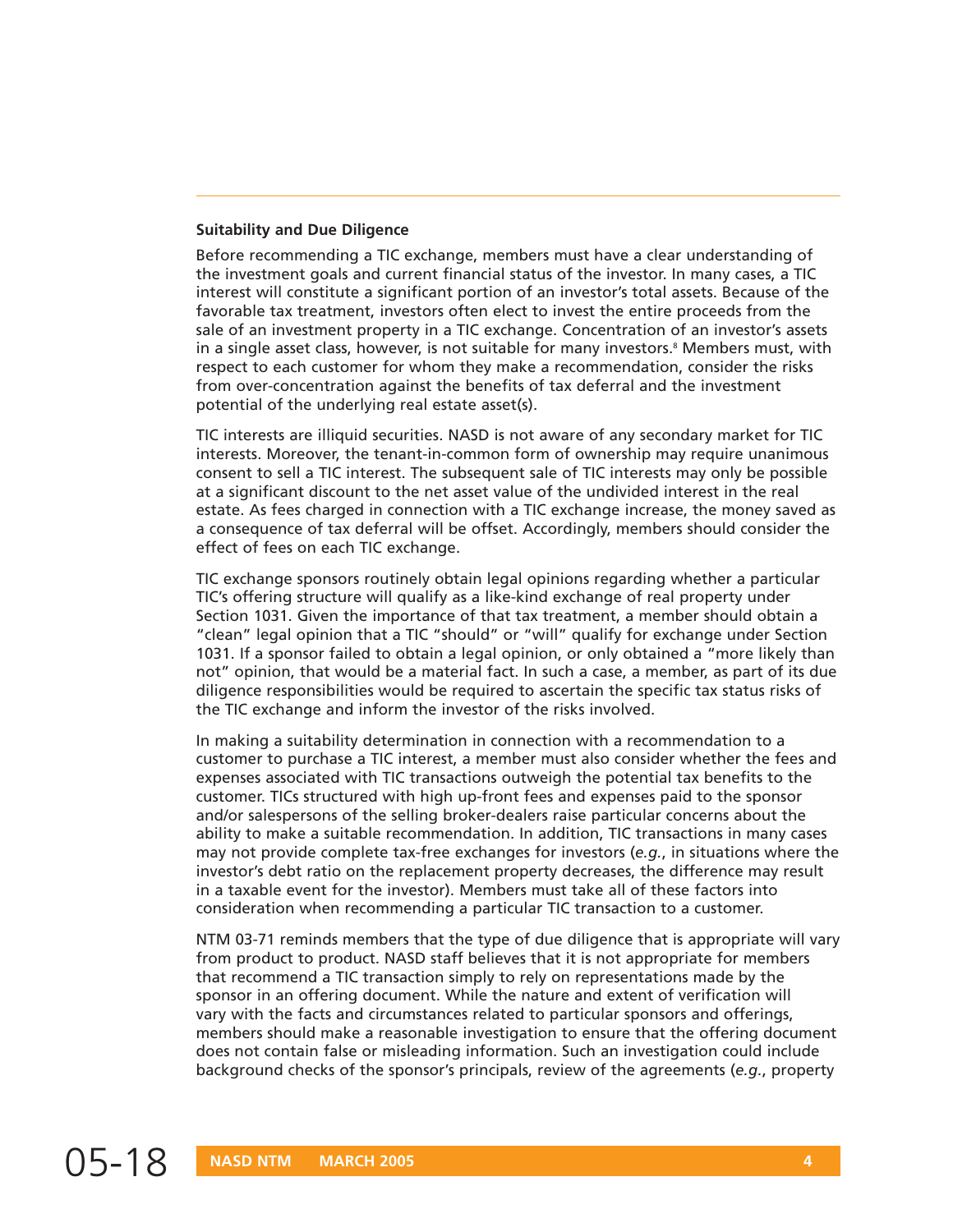management, purchase and sale, lease and loan agreements) and property inspection.<sup>9</sup> In addition, if the offering document contains projections, members should understand the basis for those projections, and the degree of likelihood that they will occur. For example, members should determine whether any projected yields can reasonably be supported by the property operations.

#### **Payment of Referral Fees**

Real estate agents sometimes refer their customers to broker-dealers that offer TIC exchanges. Moreover, some states may require that a licensed real estate agent participate in the transfer of a TIC interest to an investor. A broker-dealer that pays a fee to the real estate agent or splits its brokerage commissions with the agent in connection with a TIC exchange may be deemed to have violated NASD Rule 2420. This rule generally prohibits the payment of commissions and fees to entities that operate (or based on the proposed activities, would operate) as unregistered broker-dealers. Under Section 3(a)(4)(A) of the Securities Exchange Act of 1934, a "broker" is defined as a person "engaged in the business of effecting transactions in securities for the account of others." Section 15(a) of the Exchange Act sets forth the general registration requirements for brokers and dealers.10

The determination of whether an entity should be registered as a broker-dealer rests with the Securities and Exchange Commission. Among the activities the SEC staff has found require registration are:

- receiving transaction-based compensation;
- ➧ participating in presentations or negotiations;
- ➧ making securities recommendations or discussing or presenting the attributes of a securities investment;
- **▶ structuring securities transactions; and**
- recommending lawyers, underwriters, or broker-dealers for the distribution or marketing of securities in the secondary market.<sup>11</sup>

It is our understanding that the SEC staff would deem a real estate agent's receipt of a referral fee from a broker-dealer in connection with the sale of a TIC interest to be the type of activity that would render the real estate agent an unregistered broker-dealer. Therefore, under Rule 2420, a member may not pay a real estate agent who is not registered as a broker-dealer for participating in the transfer of a TIC interest that is structured as a security, nor may a member pay such real estate agent for referring TIC business that involves securities.<sup>12</sup> A member also may not evade Rule 2420 through indirect payments; for example, a member may not engage in an arrangement in which it reduces its normal commission for a TIC exchange so that the customer will pay the difference to the real estate agent for participating in the TIC exchange or for referring business to the broker-dealer.

Members that act as TIC sponsors and pay fees to real estate agents should carefully review SEC and NASD precedent and, if necessary, consult an attorney with experience in these matters.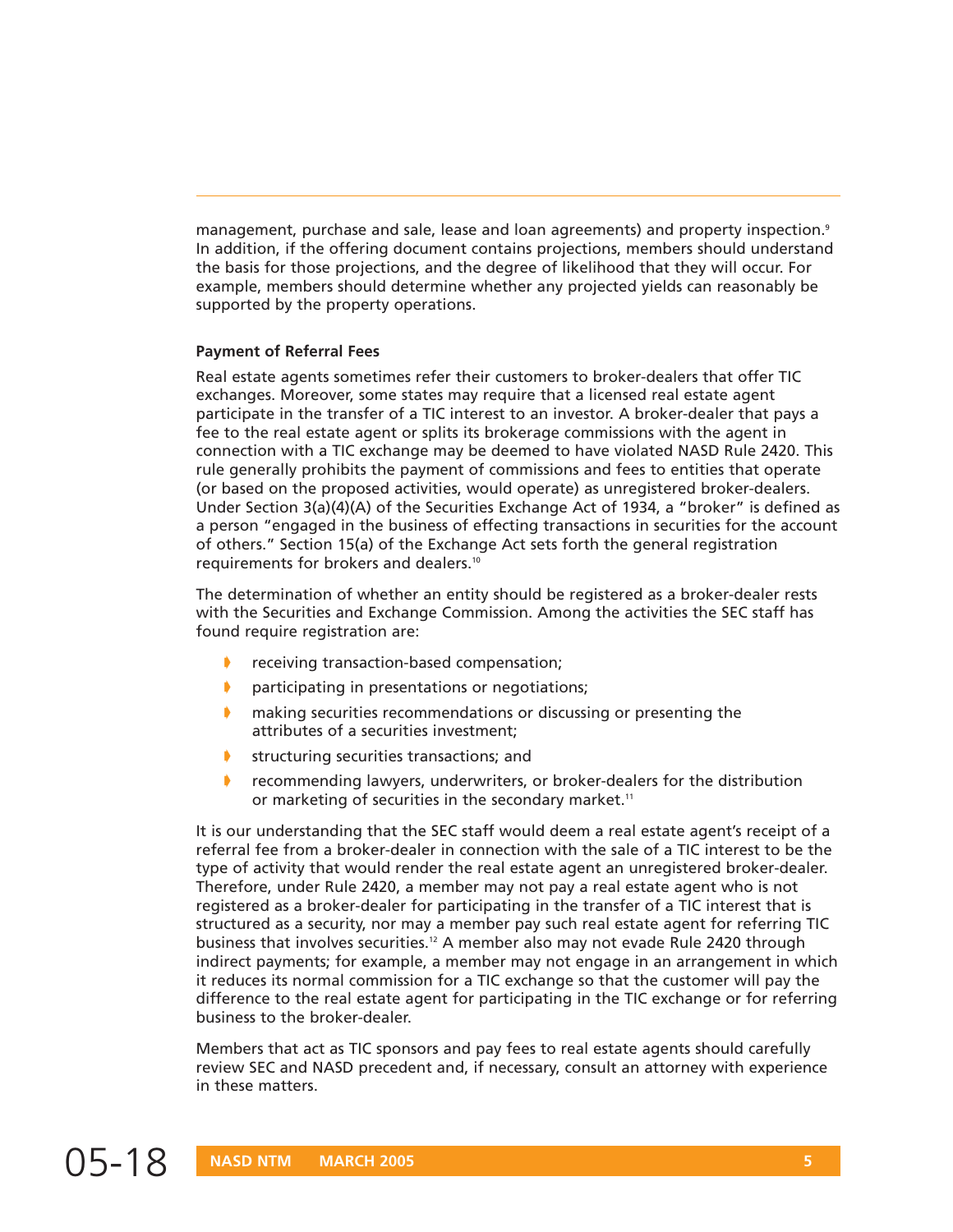#### **Licensing, Supervision and Recordkeeping**

Associated persons selling TIC interests must have passed the appropriate qualification examinations. Because TICs are typically structured as direct participation programs ("DPPs"), associated persons who sell them generally must have passed either the Series 7 or the Series 22 (Limited Representative — Direct Participation Program securities). In addition, most states require the Series 63 State Agent's license. Also, as with any security, a TIC interest transaction must be reviewed and endorsed by a qualified principal in accordance with the member's supervisory procedures.<sup>13</sup> A qualified principal for supervising TIC interests would be either a General Securities Principal (Series 24) or a DPP principal (Series 39).

In accordance with NASD Rule 3010, members should establish an appropriate supervisory system for the offer and sale of TIC interests. The system should include comprehensive written supervisory procedures reasonably designed to ensure compliance with all applicable rules, including suitability and sales practice requirements related to TIC transactions. The supervisory system should address the sales practice issues discussed in this Notice, including ensuring that neither the member nor its registered representatives pay referral fees or otherwise share transaction-based compensation from TIC transactions with persons that would be deemed to be unregistered broker-dealers.

NASD and SEC record keeping and retention requirements also apply to TIC transactions, and firms should establish appropriate procedures to comply with the applicable requirements in SEC Rules 17a-3 and 17a-4, and NASD Rule 3110. Due to the complexity and varying documentation requirements of TIC exchanges, firms should examine the records they maintain and ensure that applicable record keeping requirements are satisfied.

#### **Private Offering Exemption**

Many TIC transactions are conducted without registration under the Securities Act of 1933 as private placements, most in reliance on Regulation D under that statute.14 One of the fundamental requirements of most Regulation D offerings is a prohibition on general solicitation.15 As a result of this prohibition, neither the issuer nor any person acting on its behalf may offer or sell securities based on general solicitation or general advertising, including communications published in any newspaper or similar media or any seminar or meeting whose attendees have been invited by any general solicitation or advertising.

A critical factor in determining whether a communication is appropriately limited, and thus not a "general solicitation," is the existence of an adequate pre-existing relationship between a member and the TIC offeree. An adequate pre-existing relationship will enable the member to evaluate the potential TIC investor's sophistication and financial circumstances.<sup>16</sup>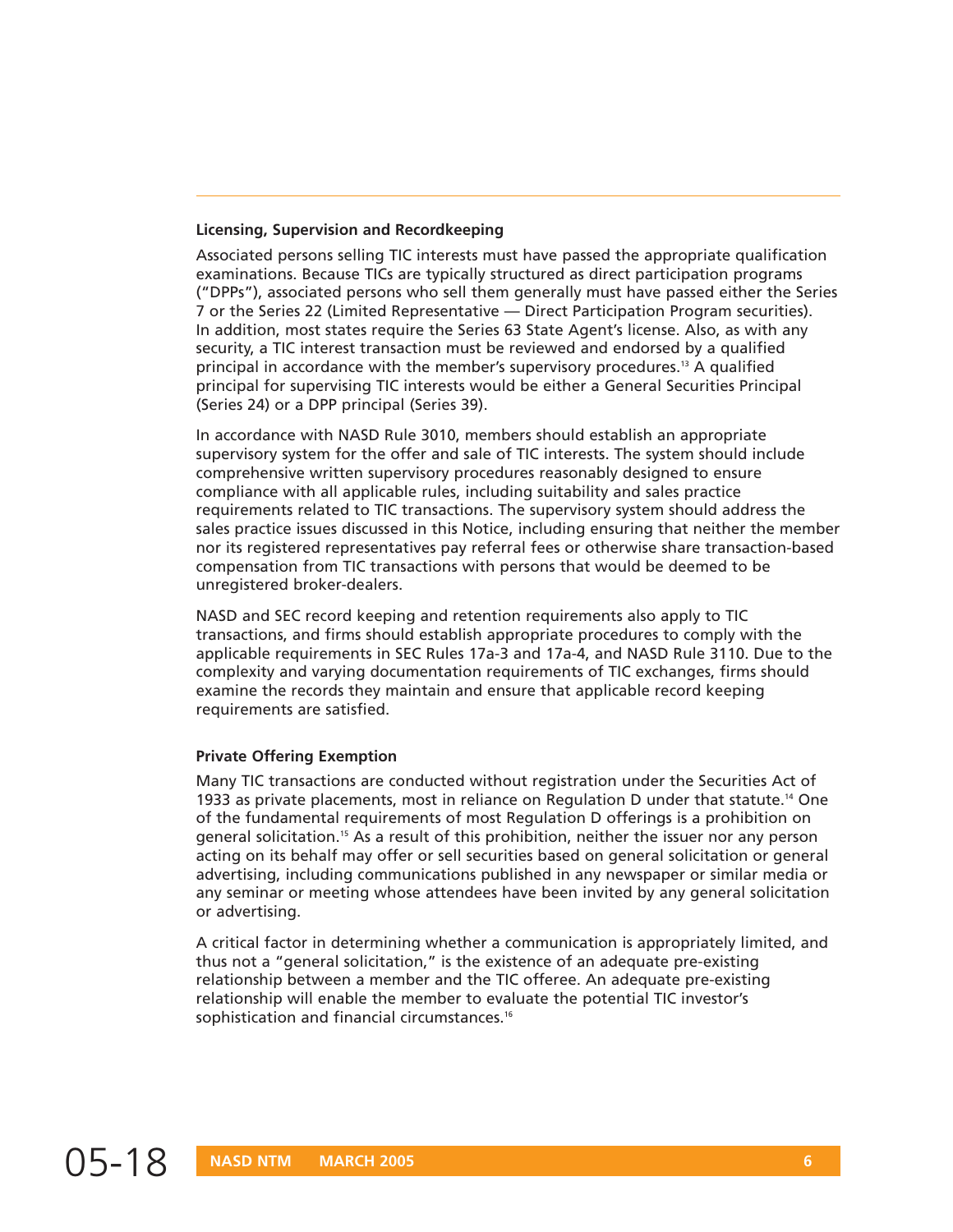If a communication is made by general solicitation, then an issuer or its agents will have made a prohibited general solicitation if the communication includes an offer of the privately placed securities. If the communication references a security that is currently offered or contemplated to be offered at the time of the communication, the communication will generally be considered an offer of that security. In addition, if the person solicited via the communication is subsequently offered a security that was currently offered or contemplated to be offered at the time of the communication, the communication would generally be considered an offer of that security.

Members have requested guidance with regard to two specific methods of solicitation or advertising. In the first scenario, a registered representative who also holds a real estate license solicits potential investors by advertising a "real estate" seminar. At the seminar, investors are given a presentation on TIC exchanges and are made aware that the member offers TIC investments to its customers. Since the advertisement for the seminar would be a general solicitation, and since the references to the TIC investments currently being offered by members would be deemed an offer of those securities, the members engaged in such offerings would not be able to rely on the exemption from registration for private placements under Regulation D.17

In the second scenario, members place advertisements in newspapers and magazines that indicate that the member sells TIC interests, but the advertisements do not identify any particular TIC investment for sale by the member. Since the advertisement itself is a general solicitation, the issue for members is whether the advertisement includes an offer of securities. In general, such an advertisement would not be deemed an offer of securities if:

- $\bullet$  the advertisement is generic;
- ➧ the advertisement is not being made in contemplation of an offering; and
- ➧ the member has procedures to ensure that an investor solicited via the advertisement will not be offered TICs that the member is currently offering or contemplating offering at the time of the initial contact.

Advertisements that do not meet each of these conditions are likely to be deemed general solicitations and inconsistent with the conditions for private placements conducted in compliance with Regulation D. Moreover, in addition to meeting these conditions, the other requirements under Regulation D also must be met, including establishing an adequate, substantive and pre-existing relationship with the investor and completing a suitability analysis prior to offering TICs to an investor.<sup>18</sup>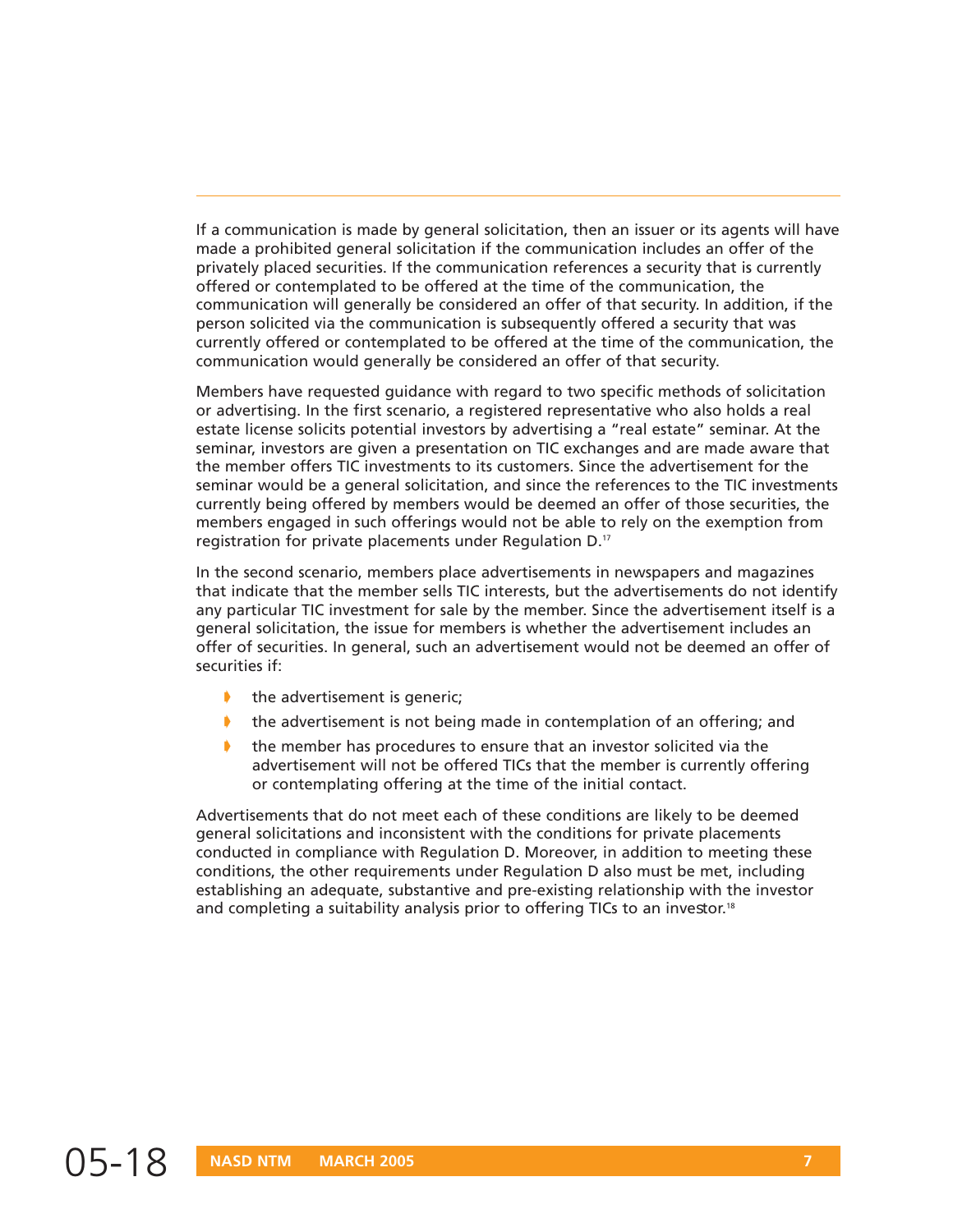#### **Endnotes**

- 1 This NTM is focused on investors exchanging real estate for TIC interests. NASD is aware that some investors purchase TIC interests directly, without a corresponding exchange of real estate. Many of the concepts discussed herein are applicable to investors in TIC interests who are not exchanging real property.
- 2 *See, e.g., SEC v. Edwards*, 540 U.S. 389 (2004), 124 S. Ct. 892 (2004). *See also* Triple Net Leasing, LLC, SEC No-Action Letter, SEC No-Act. LEXIS 824 (Aug. 23, 2000). (The staff of the SEC's Division of Corporation Finance stated that it was unable to assure the requestor that it would not recommend enforcement action to the Commission unless the described TIC exchanges subject to a master lease agreement were registered under the Securities Act of 1933 or exempt from such registration.)
- 3 Terry Fiedler, *Buying a Little Piece of a Big Deal*, Minneapolis Star Tribune, August 16, 2004; Terry Pristin, *Money Flowing New Way to Pool Buyers*, New York Times, September 22, 2004.
- 4 The 15 factors are: Tenancy in Common Ownership; Number of Co-Owners; No Treatment of Co-Ownership as an Entity; Co-Ownership Agreement; Voting; Restrictions on Alienation; Sharing Proceeds and Liabilities upon Sale of Property; Proportionate Sharing of Profits and Losses; Proportionate Sharing of Debt; Options; No Business Activities; Management and Brokerage Agreements; Leasing Agreements; Loan Agreements; and Payments to Sponsor. Detailed information concerning these conditions is provided in Rev. Proc. 2002-22.
- 5 TIC interests in real property standing alone generally are not securities, but are a form of ownership in which each tenant (*i.e.,* owner) holds a fractional undivided interest in real property under state real property law.
- 6 *See, e.g., SEC v. Edwards*, 540 U.S. 389 (2004); *United Housing Foundation, Inc. v. Forman*, 421 U.S. 837 (1975); *SEC v. W.J. Howey Co.*, 328 U.S. 293 (1946).
- 7 Rev. Proc. 2002-22 limits the activities of TIC interest holders to those "customarily performed in connection with the maintenance and repair of rental property." Rev. Proc. 2002-22, at 18 (2002). IRB LEXIS 122 \*8.
- 8 *See Stephen Thorlief Rangen*, 52 S.E.C. 1304, 1308 (1997) (finding that broker's recommendations were unsuitable where they resulted in 80 percent of the equity in customers' accounts being concentrated in one stock – "by concentrating so much of their equity in particular securities, [the broker] increased the risk of loss for these individuals beyond what is consistent with the objective of safe, nonspeculative investing"). *See also Stephen Thorlief Rangen*, 53 S.E.C. 290, 292 (1997) (Order Denying Motion for Reconsideration) ("[O]ur findings of undue concentration served to support our conclusion that Rangen's recommendations were unsuitable."); *Department of Enforcement v. Daniel R. Howard*, No. C11970032, 2000 NASD Discip. LEXIS 16, at \*19 (Nov. 16, 2000) (holding that the broker's recommendations "also led to an undue concentration of these speculative securities, making the recommendations particularly unsuitable"), *aff'd*, Exchange Act Rel. No. 46269, 2002 SEC LEXIS 1909 (July 26, 2002), *aff'd*, No. 02-1939, 2003 U.S. App. LEXIS 19454 (1st Cir. Sept. 19, 2003); *Dane S. Faber*, Exchange Act Rel. No. 49216, 2004 SEC LEXIS 277, at \*26 (Feb. 10, 2004) ("We have repeatedly found that high concentration of investments in one or a limited number of speculative securities is not suitable for investors seeking limited risk.").
- 9 For example, members should make a reasonable investigation to ensure that any agreement associated with the TIC transaction, such as a master lease agreement with a real estate investment trust or its operating partnership, does not mandate a transaction subsequent to the acquisition of the TIC interest that would threaten the tax treatment of the acquisition under Section 1031.